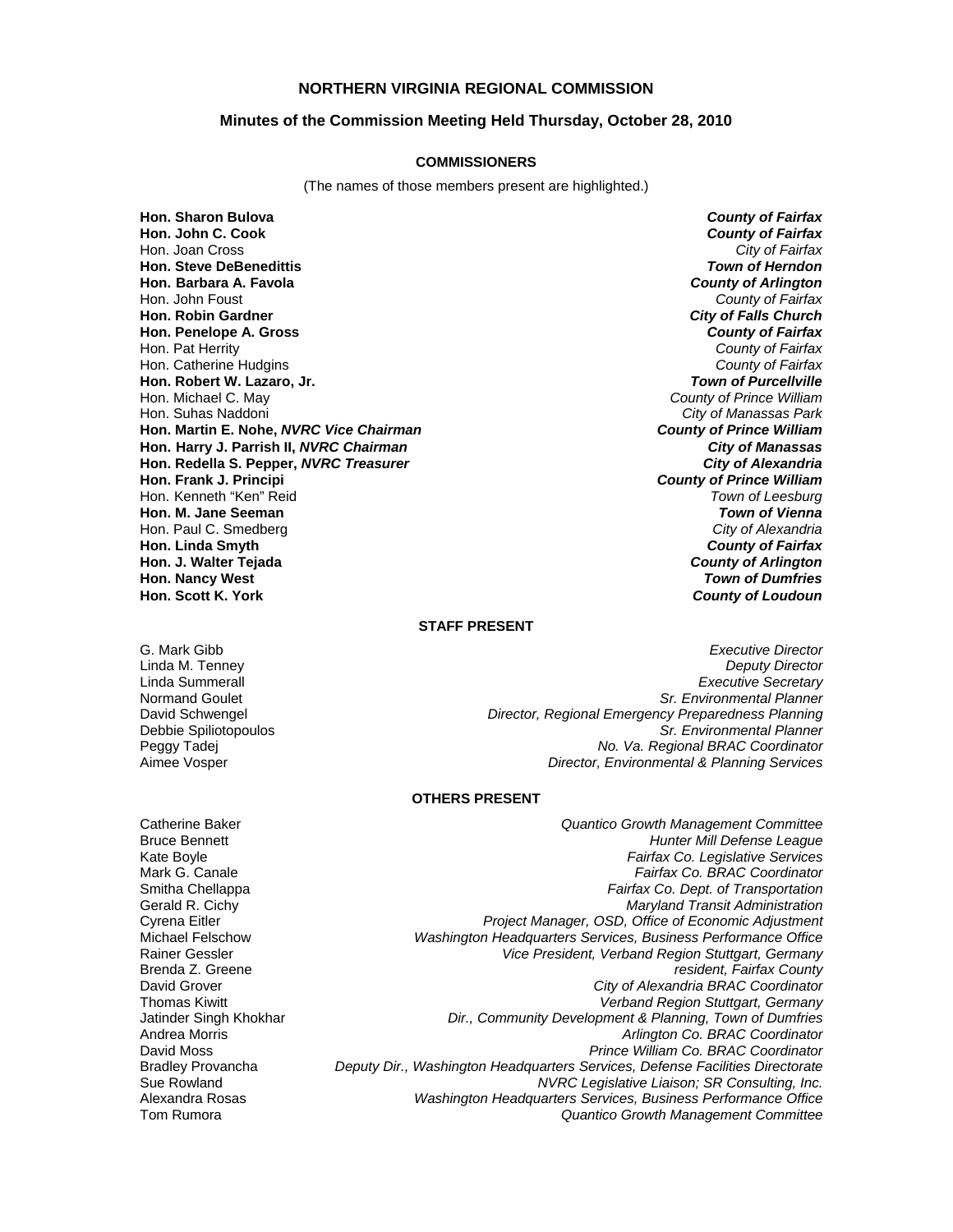| Summary Minutes of the Commission<br>October 28, 2010<br>Page 2 |                                                                                                                                                                                                                                                                                                                                                                                                                                                                                                                                                                                                           |
|-----------------------------------------------------------------|-----------------------------------------------------------------------------------------------------------------------------------------------------------------------------------------------------------------------------------------------------------------------------------------------------------------------------------------------------------------------------------------------------------------------------------------------------------------------------------------------------------------------------------------------------------------------------------------------------------|
| CALL TO ORDER                                                   | Chairman Parrish called the meeting to order at 7:38 p.m.                                                                                                                                                                                                                                                                                                                                                                                                                                                                                                                                                 |
| <b>PLEDGE OF</b><br><b>ALLEGIANCE</b>                           | The Pledge of Allegiance was recited by all present.                                                                                                                                                                                                                                                                                                                                                                                                                                                                                                                                                      |
| ROLL CALL                                                       | The roll was called and all members present or absent were noted for the record.                                                                                                                                                                                                                                                                                                                                                                                                                                                                                                                          |
| APPROVAL OF<br><b>MINUTES</b>                                   | Commissioner Favola moved approval of the minutes of the Commission's September 23<br>meeting. The motion was seconded and unanimously carried.                                                                                                                                                                                                                                                                                                                                                                                                                                                           |
| <b>RECOGNITION OF</b><br><b>BRENDA GREENE</b>                   | Chairman Parrish welcomed Brenda Z. Greene back to the Commission, noting that<br>Ms. Greene had served over 22 years on what was then the Northern Virginia Planning<br>District Commission as a citizen representative for Fairfax County; she also chaired the<br>Human & Community Services Committee for several years.                                                                                                                                                                                                                                                                              |
|                                                                 | In 2004, the Commission appointed Ms. Greene to serve as a consumer representative on<br>the Board of Directors of the Health Systems Agency of Northern Virginia.                                                                                                                                                                                                                                                                                                                                                                                                                                        |
|                                                                 | Northern Virginia hospital and nursing home facilities, many of which were built in the '60s<br>and '70s, reached the end of their useful lives in the late '90s and early 2000s. Ms. Greene<br>and her fellow HSANV board members participated in health planning activities that<br>involved the rebuilding and modernization of most of the region's hospital infrastructure.<br>This era saw the move away from primarily inpatient services to more focus on outpatient<br>health care, and featured a doubling in the size and efficiency of emergency departments<br>throughout Northern Virginia. |
|                                                                 | Also during Ms. Greene's six-year tenure on the board, rulings around proposed hospital<br>mergers led to entry into Northern Virginia by two nonprofit hospital systems not previously<br>present in the region - Sentara, from Norfolk, assumed Potomac Hospital, and Novant,<br>from North Carolina, assumed Prince William Hospital.                                                                                                                                                                                                                                                                  |
|                                                                 | Chairman Parrish presented Ms. Greene with Resolution No. P11-12. Commissioner York<br>moved adoption of the resolution; the motion was seconded and carried unanimously.                                                                                                                                                                                                                                                                                                                                                                                                                                 |
|                                                                 | Ms. Greene thanked the Commissioners, adding that she enjoyed serving on the HSA's<br>Board of Directors. She noted that the Health Systems Agencies are critical in regional<br>health planning yet the state is de-funding them.                                                                                                                                                                                                                                                                                                                                                                        |
|                                                                 | Commissioner Bulova called Ms. Greene the "epitome of the citizen representative" who<br>did an outstanding job of serving on the Commission. Commissioner Gross concurred.                                                                                                                                                                                                                                                                                                                                                                                                                               |
| <b>NORTHERN</b><br><b>VIRGINIA</b><br><b>BRAC UPDATE</b>        | Chairman Parrish welcomed the speakers:                                                                                                                                                                                                                                                                                                                                                                                                                                                                                                                                                                   |
|                                                                 | • Col. Mark Moffatt is the Deputy Garrison Commander for BRAC at Ft. Belvoir. His 26-<br>year military career began when he was commissioned as a Second Lieutenant in the<br>Corps of Engineers upon college graduation. Col. Moffatt's career reflects a variety of<br>command and staff assignments throughout the U.S. and the world. He is currently<br>working on his fourth year at Ft. Belvoir coordinating the installation and construction<br>challenges associated with the \$4 billion of ongoing construction under BRAC 2005.                                                              |
|                                                                 | $\bullet$ John Rosewarne has served as the Director Rusiness Performance Office and RRAC                                                                                                                                                                                                                                                                                                                                                                                                                                                                                                                  |

**• John Rosewarne** has served as the Director, Business Performance Office and BRAC Coordinator at Marine Corps Base Quantico since 2001. His office is responsible for the Continuous Process Improvement Program; Regional Planning; and Base Realignment and Closure (BRAC). Mr. Rosewarne served in the Marine Corps for 30 years as an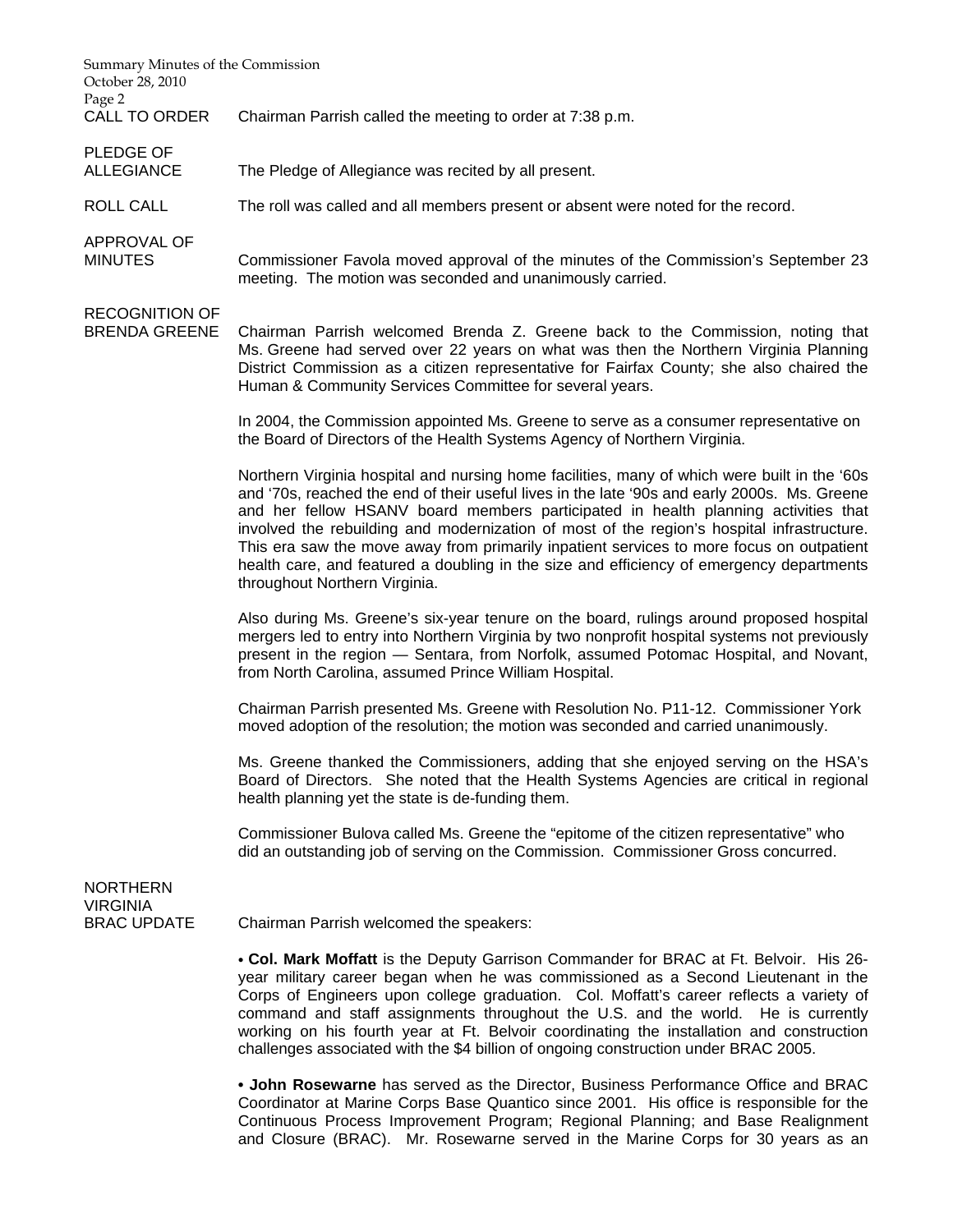infantry officer and held numerous command assignments, including during Operation Desert Shield/Desert Storm.

**• Paul McMahon** is the BRAC Director, Washington Headquarters Service, Defense Facilities Directorate, where he is responsible for execution of all aspects of the program to move approximately 6,400 people in the D.C. area to the military's new facility at the Mark Center in Alexandria. He has held this position since August 2009. Mr. McMahon spent 27 years as a civil engineer corps officer in the U.S. Navy, serving stateside and abroad. After retiring, he served as Vice President of Operations for the University of Medicine and Dentistry of New Jersey; Operations Director for Kellogg, Brown and Root; and Capitol Projects Administrator for the Architect of the Capitol.

- *Col. Mark Moffatt* The four billion dollars worth of BRAC-related construction, building renovation and infrastructure improvements at Ft. Belvoir began in late 2006 and is mandated by Congress for completion by September 15, 2011. Included is a new hospital approximately five times as large as the existing 52-year old hospital; it will have 120 beds and opens mid-August 2011. A wounded warrior center, a new dental facility, medical command quarters, and the Missile Defense Agency headquarters are also being built. Construction is also underway at the former "proving grounds" for the relocation of the National Geospatial Intelligence Agency, which will have its own police and fire center and child care center. Additionally, when construction of the defense buildings is complete at the Mark Center it will come under the Ft. Belvoir command.
- *Paul McMahon* Defense offices located in Crystal City and Rosslyn will move into the Mark Center. DoD's Washington Headquarters Services (WHS) developed a transportation management plan to promote more efficient employee commuting patterns, with the goal of reducing employee Single Occupancy Vehicle (SOV) trips by 40 percent. DoD will run shuttle buses serving the Mark Center from five locations in Northern Virginia, as well as from the Pentagon. The bus routes have been tested using Alexandria's DASH buses and drivers.

 A Transportation Management Office has been established, along with a transportation coordinator, to manage, operate and maintain the shuttle bus system; pre-relocation employee outreach; public transit program; rideshare program; variable work hour/flex time; bicycle and pedestrian program; and monitoring and evaluation. Additionally, short and mid-term transportation improvements are being made at seven locations surrounding the Mark Center. Washington Headquarters Services is coordinating with numerous transportation providers.

*John Rosewarne* The military defense investigative agencies will re-locate to Marine Corps Base Quantico. The building is scheduled for completion this December, then three months for IT setup, with relocation of 2,767 employees into the building between April-August 2011. The facility will be located on the west side of the base and includes local road widening and improvements to I-95 at exit 148 interchange.

> A Quantico Growth Management Committee has been established and has spent the last five years working mainly on transportation issues with Prince William and Stafford counties. Post-BRAC, the military wants to keep working with the local governments on regional planning issues.

*questions & answers* Commissioner Bulova commented on the need to work cooperatively to address transportation for the Mark Center. Mr. Rosewarne confirmed that the DoD shuttles are free. Commissioner Gross expressed concern for traffic that will go through her district, noting that the Little River Turnpike/ Beauregard intersection is already very congested, and suggested looking at alternative routing for the shuttles. Bradley Provancha, Deputy Director, Washington Headquarters Services, Defense Facilities Directorate, thanked her for pointing that out, adding that the military is committed to making this work. Addressing Commissioner Favola's inquiry, Mr. Rosewarne said WHS is working with local elected officials on expanding the Seminary Road interchange on I-395.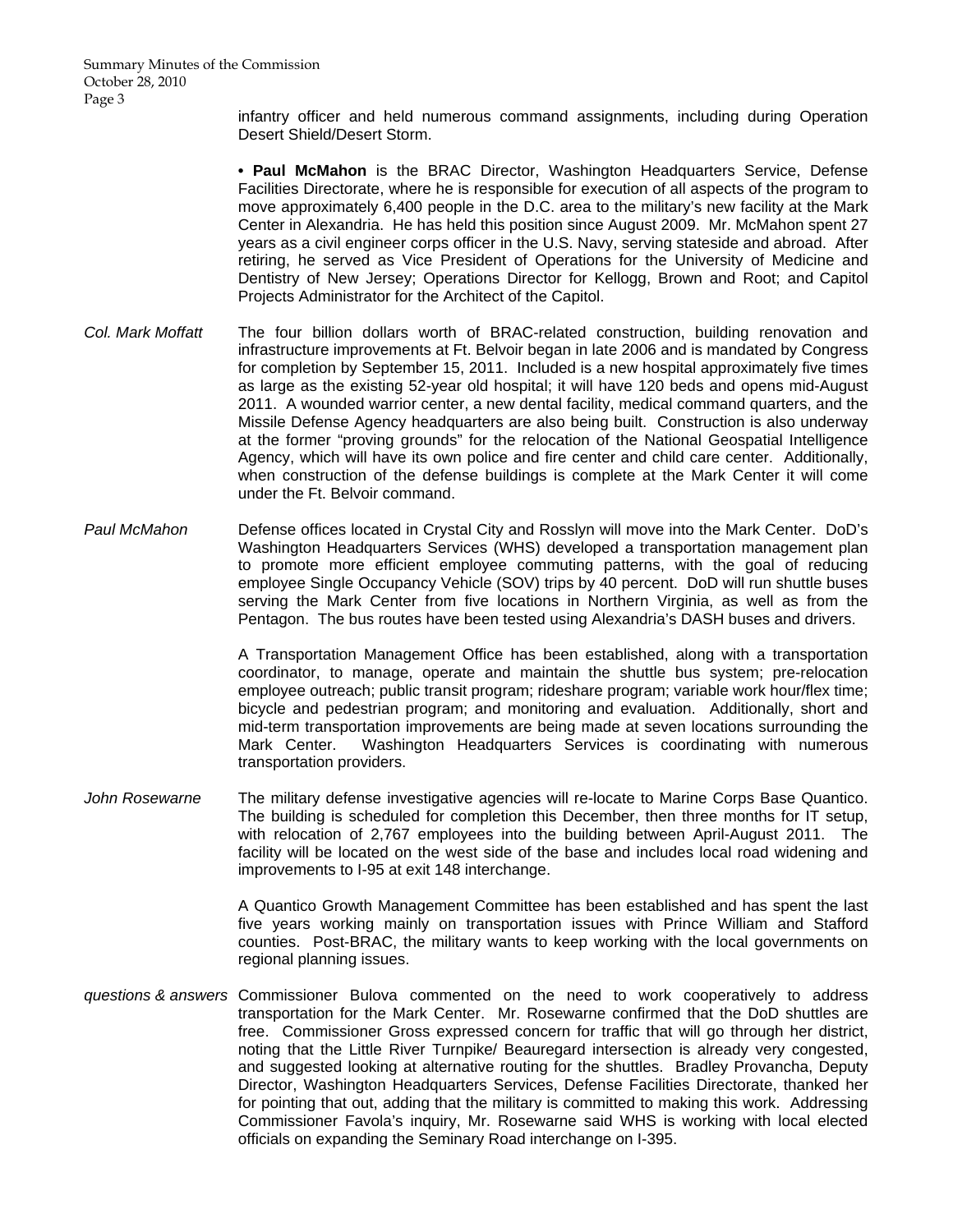Commissioner Pepper asked about fire and police services for the Mark Center facility. Mr. Provancha is working with the City of Alexandria on a cooperative agreement.

 At Commissioner Gardner's suggestion, Mr. Rosewarne said he will contact the City of Falls Church regarding shuttle service from the West Falls Church Metro station.

 Commissioner Principi asked if the military has looked at the feasibility of using a commuter ferry for the Mark Center, which is about four miles from the Potomac, and was told only current commuting patterns have been studied. If the ferry turns out to be a viable commuting pattern the military will look at it.

 Chairman Parrish asked the numerous BRAC Coordinators in attendance to introduce themselves.

 Commissioner Tejada urged the military to continue working with the local governments to address both emergency and non-emergency issues.

 Commissioner Favola urged the commands to become involved with NVRC and other regional agencies.

[Commissioner York left the meeting.]

# CHAIRMAN'S

REPORT Chairman Parrish introduced and welcomed two guests from the Verband Region Stuttgart, NVRC's sister regional council in Germany: Rainer Gessler, the Verband's Vice President, and Thomas Kiwitt. They are guests of the German Embassy and in town for NVRC's Northern Virginia Regional Energy Summit, at which Mr. Gessler is one of the speakers.

EXECUTIVE DIRECTOR'S

REPORT Mr. Gibb distributed a copy of his report, which included information/updates on:

- Chesapeake Bay TMDL
- Northern Virginia Regional Energy Summit
- Ferry Summit
- Potomac Heritage National Scenic Trail
- Clean Water Partners Essay Award Winner
- Rain Garden Workshop
- NoVa Outside
- Northern Virginia Tidal Shoreline Situation Report

FINANCIAL

REPORTS The financial reports for July 2010 were distributed. Commissioner Lazaro moved acceptance. The motion was seconded and unanimously carried.

**RESOLUTION** 

NO. P11-13 AUTHORIZATION TO APPLY FOR RESEARCH GRANT FROM IBM FOUNDATION

 Commissioner Lazaro moved adoption of Resolution No. P11-13. The motion was seconded and unanimously carried.